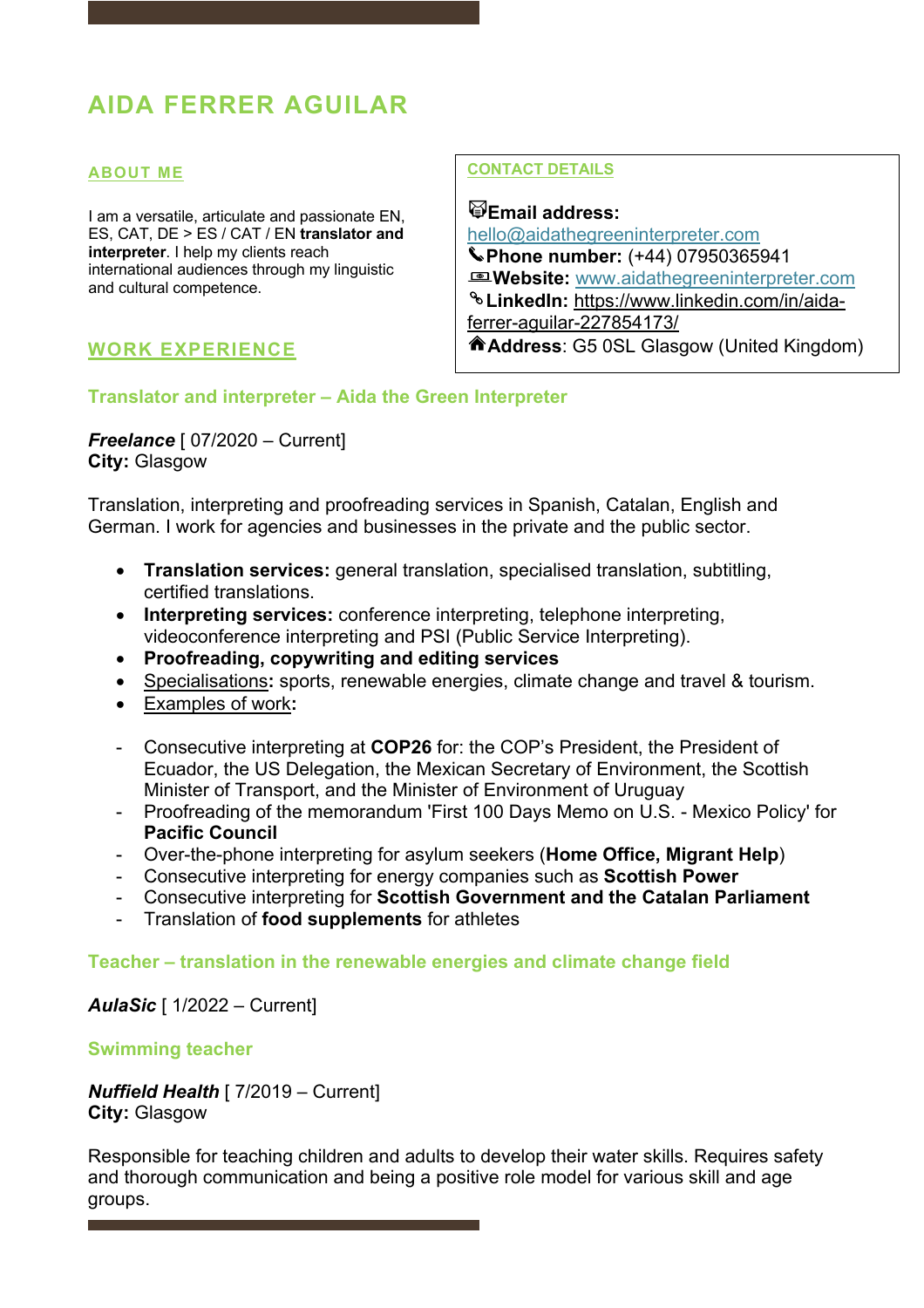# **EDUCATION AND TRAINING**

**Master of Institutional Translation**  *University of Alicante (UA)* [2021 – Current] **Bachelor of Translation and Interpreting in Foreign Languages**  *Open University of Catalonia (UOC)* [2016 – 2020] **120-hour Simultaneous Interpretation Training Course (English > Spanish)** *Trágora Formación* [ 2021] **Course - Introduction to the Green Economy**  *UNITAR (The United Nations Institute for Training and Research)* [2021] **French Beginners 2 & 3**  *City of Glasgow College* [2020 – 2021]

# **LANGUAGE SKILLS**

Mother tongue(s): Spanish, Catalan

Other language(s): English (C1), German (B2+) Italian (A2), French (A1)

### **NETWORKS AND MEMBERSHIPS**

**ITI** (Institute of Translation and Interpreting) – Affiliate member

**ASETRAD** (Asociación Española de Traductores, Correctores e Intérpretes)

**MET** (Mediterranean Editors and Translators)

### **VOLUNTEERING**

**Member of the Communications Committee** 

[ASETRAD, 2020 – Current]

As a member of the committee, along with my other colleagues, I make sure that Asetrad gives a voice to all professional translators, interpreters, and proofreaders in the different fields we work in.

**Translator and Interpreter**